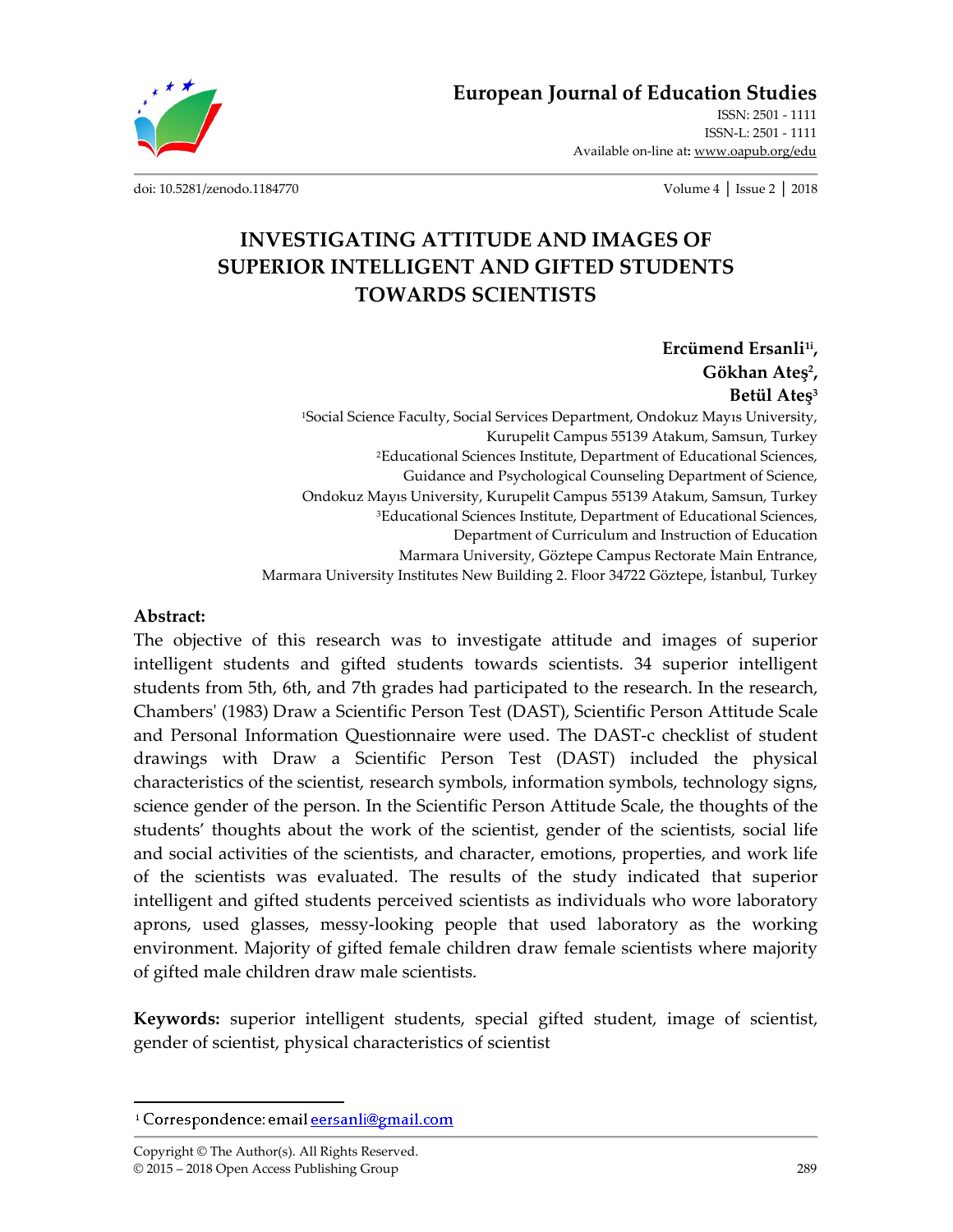#### **1. Introduction**

#### **1.1. Problem State**

Significant development of science throughout history had accelerated the work regarding the nature of science. In almost all periods of science history, there were scientists who were interested in science and scientific knowledge. As a result of these discussions, although there was no unanimity about the definition of science, the knowledge in the nature of science had significantly increased. Today, science could best be defined as: *"science is the effort to explore the causes of the phenomena in nature, explore their connections, generalize these connection, theorize these connections, and to calculate when and how these events will occur help of this theoretical knowledge"* (Toptemir ve Unat, 2009).

In the 21st century, the constant evolution and change in science and technology required countries to constantly renew and adopt their educational initiatives to keep up with this change. If educators influence the true and positive perceptions of students regarding scientists and increase their participation in scientific careers, further research should focus on the perceptions of students. Thoughts of elementary school students regarding scientists would affect their attitude and behaviour towards science and guide their career (Öcal, 2007). When the history of science education was considered, majority of the objective of science teaching coincided with the concept of scientific literacy. Scientific literacy means acquiring the ability to understand the difference between scientific evidence and opinion by knowing the nature of science, knowing how information is obtained, knowing that knowledge in science depends on known facts, and changing new evidence as it is collected, learning basic concepts, theories and hypotheses in science. Societies with scientific literacy could easily adapt to development and lead innovations (Taşkın, 2008).

One of the general objectives of science education is to raise individuals who sympathise science. Additionally, it is necessary to emphasize that science is not only about facts, laws, and theories but also about scientists, attitudes of these scientists, methods, and the society of the science. Therefore, scientific education should be more than structures of molecules or surface temperature of sun (Taşkın, 2008). Countries that realised this fact had made fundamental changes in their science education program. Changes in science education program around the world had presented science and technology literacy concept. Science and technology literacy is a combination of science-related skills, attitudes, values, insights, and knowledge necessary for individuals to research and inquire, develop critical thinking, problem solving and decision-making skills, become life-long learners, sustain curiosity about the world, and environment. An individual with science and technology literacy would understand the nature of science and scientific knowledge, and use the basic science concepts, principles, laws and theories in appropriate forms (Çepni and Çil, 2009).

In terms of influencing attitudes of students towards learning and becoming interested in science, the model of the scientist is important and can influence whether they can continue their scientific work in future higher education. Scientists are often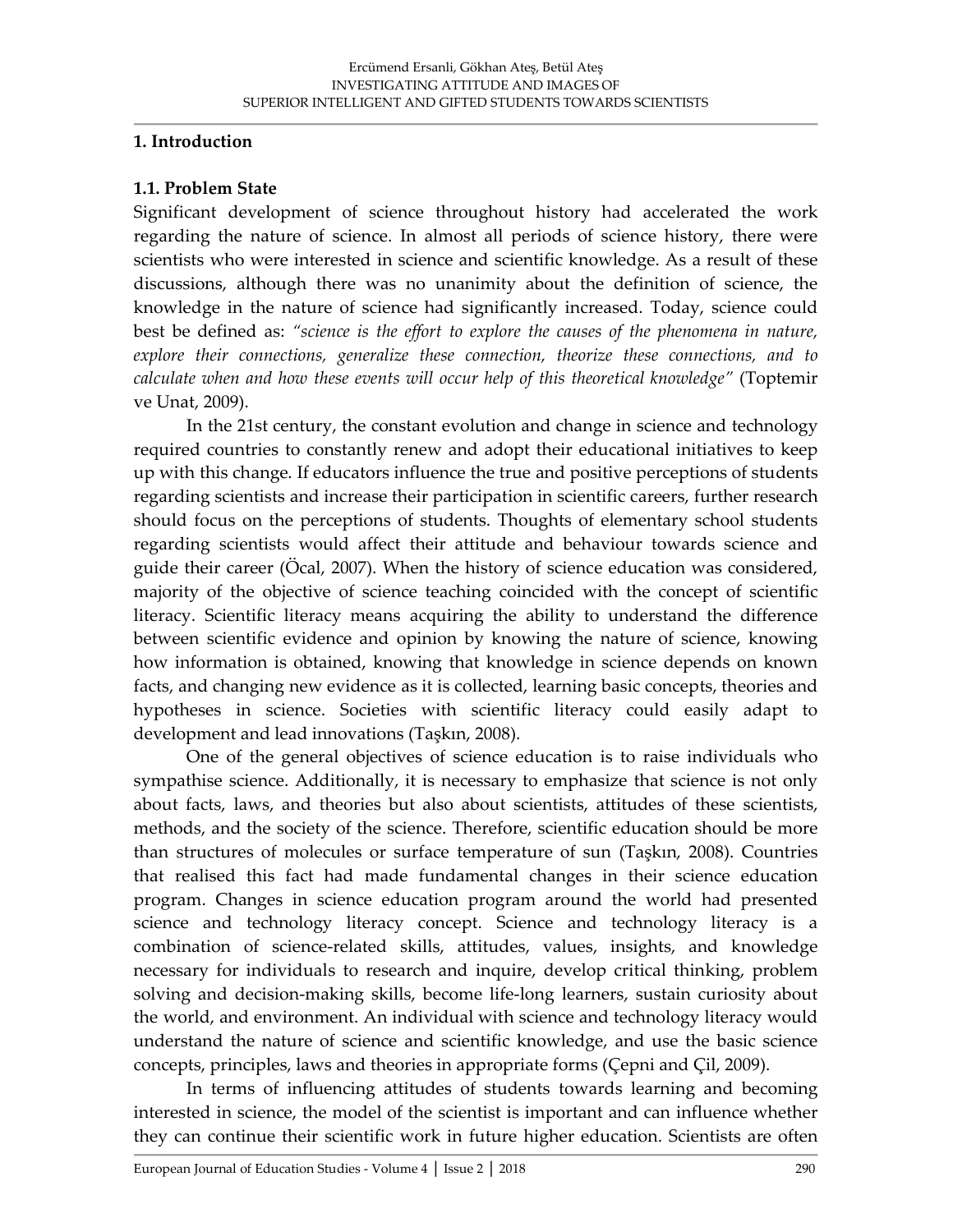symbolised in televisions and science fiction programs, and books with their images and attitudes. This was students develop their perspective for scientist in a constant and resistant to change based on media effect in school and outside school. This perspective could affect the future academic life of the students. Therefore, the idea of scientists in the mind of the students should be determine and shaped in correct form (Öcal, 2007). Science and technology education is applied not only at the level of elementary education but also at every stage of education.

Since superior intelligent and gifted children are one step ahead of their peers in cognitive terms, and since they are interested in research, it could be said that these children are candidates for becoming a scientist. Science and technology classes that presents basic knowledge about science information is applied effectively from elementary school to other stages of education based on the conditions required by changes in the world. As superior intelligent and gifted children receive necessary gains of public or private school they attend to, children who were diagnosed and educated in Science and Art centre could receive a separate Science and Technology class based on activities. Students who were diagnosed and attended to Science and Art Centre from 1st, 2nd, and 3rd grade would receive education and training to raise the awareness on their abilities and to develop their capacity. After the school readiness of elementary school students were measured, they were accepted to a) Orientation, b) Support Training; 1) Communication Skills, 2) Group Working Techniques, 3) Learning Methods, 4) Problem Solving Techniques, 5) Scientific Research Techniques, 6) Foreign Language, 7) Computer, 8) Social Activities, c) Special Abilities Development, d) Project Production / Management education programs. Education programs in these units are shaped according to talent and need (MEB, 2016). In line with needs of the students, with the education in the field of science, it is expected that the students will develop their thinking skills at a higher level in this area with more comprehensive and detailed studies. The perspectives of students towards science, structure of science, and scientists will have a positive or negative effect on their future career choices, and achievements. For this purpose, it is observed that the scientific attitudes of the students, the thoughts about the structure of the sciences, and the views of the scientists are frequently studied (Demirbaş, 2009).

#### **1. 2. Problem Statement**

What are the images of scientists and attitudes towards scientists of secondary school students (5. 6. 7. and 8. Grade) enrolled in Science and Art Centres?

#### **1.3. Objective of the Research**

The aim of this research was to determine the attitudes and images of scientists perceived by talented students who continue their education at BİLSEM. Under this framework following questions will be evaluated:

1. What are the attitudes of students towards:

A) physical properties,

B) adopted research symbols,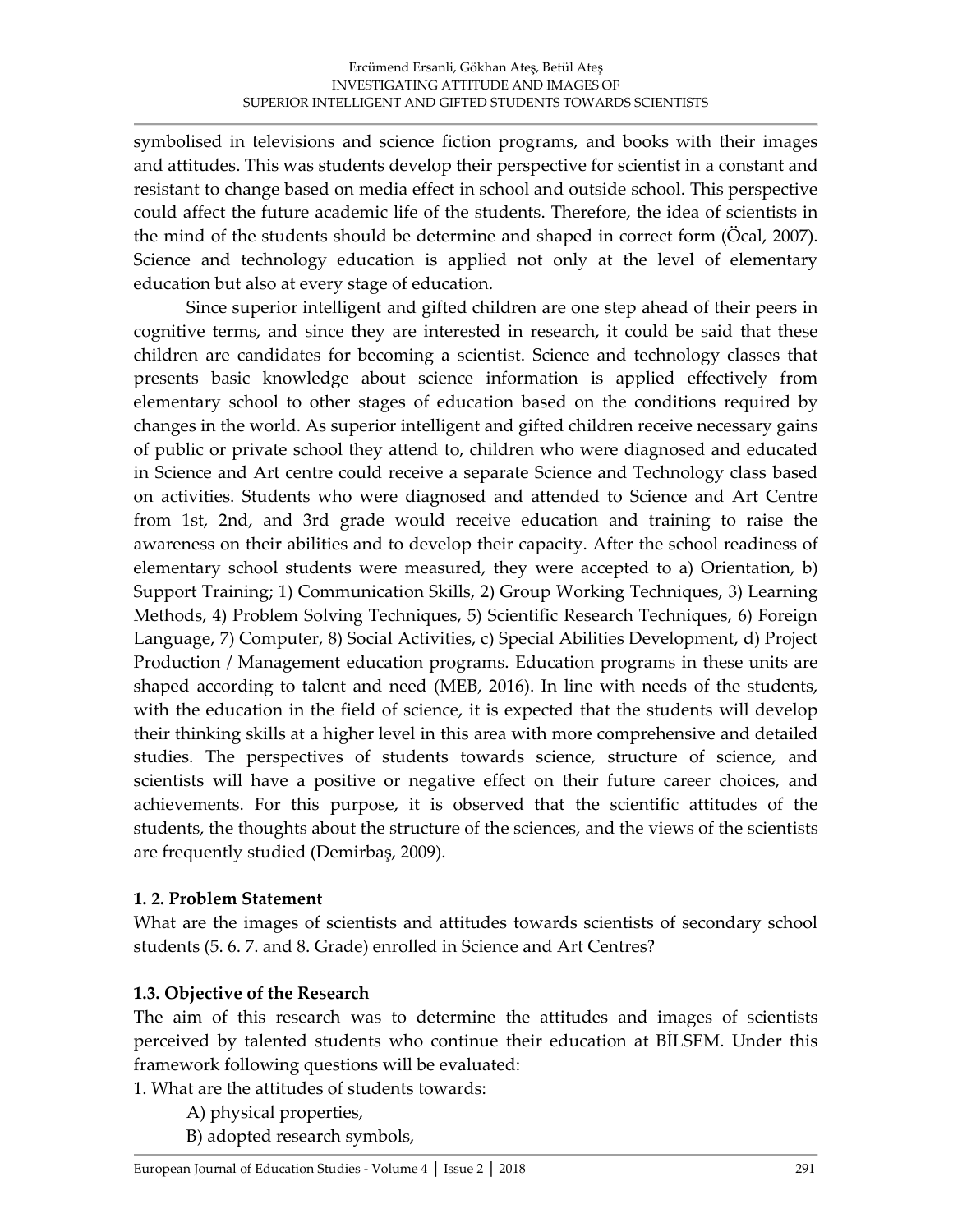C) adopted knowledge symbols

D) adopted technology,

E) gender,

D) working environment and alone or group working of scientists?

2. Is there a significant difference between students' opinions regarding work of scientists based on gender and class levels?

3. Is there a significant difference between students' opinions regarding social status and social activities of scientists based on gender and class levels?

4. Is there a significant difference between students' opinions regarding character, emotions, properties, work life, and ideas of scientists based on gender and class levels? 5. Is there a significant difference between students' opinions regarding social status of scientists based on gender and class levels?

#### **1.4. Importance of Study**

Individuals need serious work and qualified education systems to keep up with the period, developments, and changes. The importance of science is high as students meet with science and scientists for the first time in education system. When the importance of science on development and economic growth of Turkey as well as the important future roles of superior intelligent and gifted students in BİLSEM for science and technology were considered, "Science Education" should be investigated in detail. Science education is considered as one of the most important parts of mental education. Students with superior intelligence are interested in science and this interest would support research. In particular, laboratory, project and computer-aided science education has been observed to support the willingness and eagerness of gifted students to study science (Keser, 2012). In line with needs of the students, with the education in the field of science, it is expected that the students will develop their thinking skills at a higher level in this area with more comprehensive and detailed studies. Their perspective for superior intelligent scientists will have a positive or negative effect on their future career choices, and achievements. For this reason, it is important to determine scientific attitude of students and their attitude towards scientists. When the thesis studies in Turkey were examined, the finding of the limitations of the work in this area supports our expectation that this study will contribute to science education which will be structured for the gifted and superior intelligent students.

Nowadays, where science and scientist are important, our superior intelligent and gifted students are those who have the potential to work in scientific fields and specialize in these fields. It is important for superior intelligent and gifted people to realize their potentials as scientists and their work and to reflect them on their career choices (Erdoğan, 2013).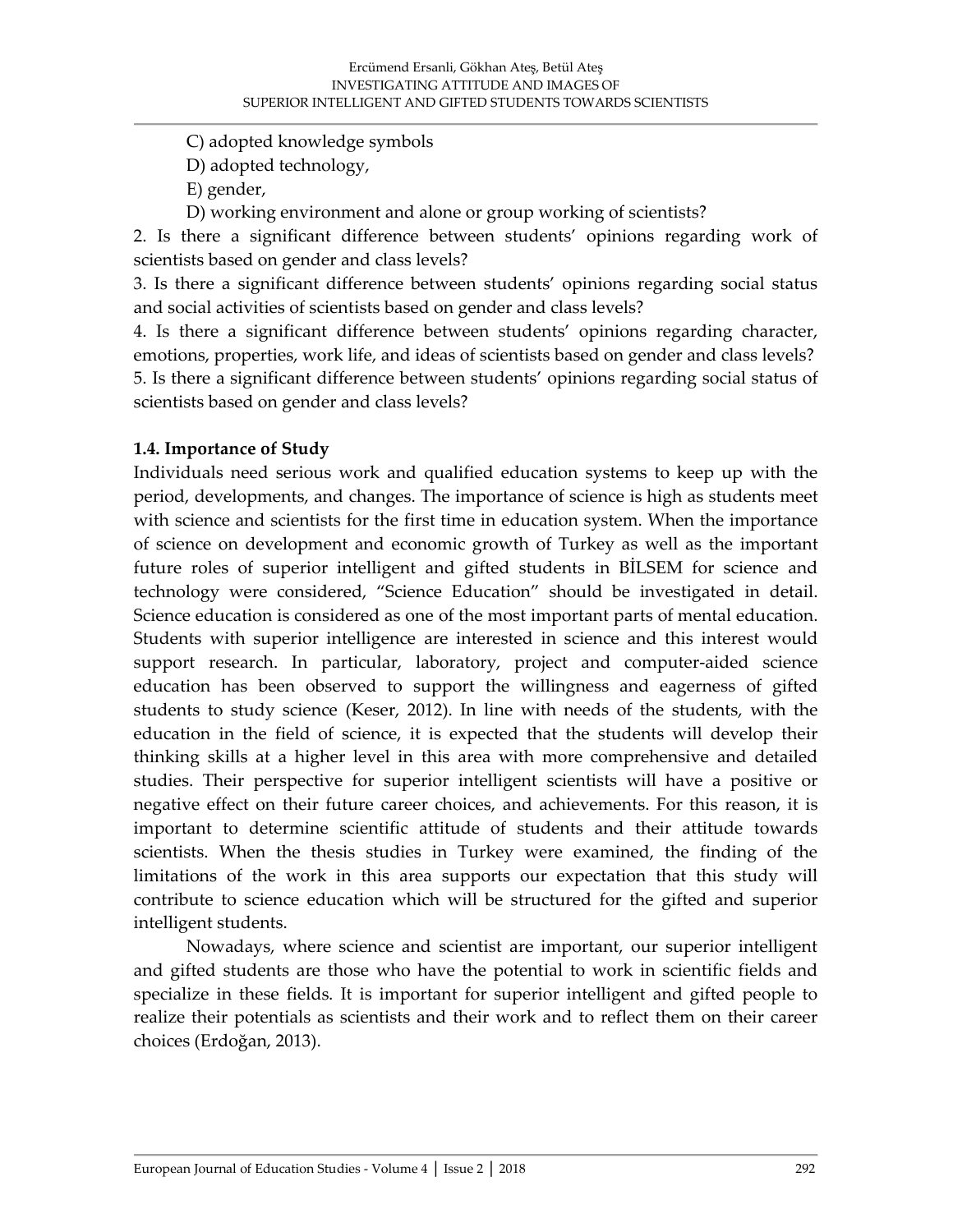#### **2. Method**

#### **2.1. Research Model**

This study adopted survey model. The survey model consists of studies conducted by collecting data to determine the characteristics of a group (Büyüköztürk, 2009).

#### **2.2 Universe and Sample**

The study universe of this research constituted of superior and gifted students in ITO Centre for Science and Arts in Istanbul city centre. The sample of the research consists of 34 students, 15 males and 19 females from the 5th, 6th and 7th grade students who are attending to ITO Science and Art Centre during the first semester of 2016-2017 academic year. Since the research will be applied on superior intelligent and gifted students, only the students who have these qualifications have been studied within ITO Science and Art Centre students. While the number of students participating in the survey was 34, due to the invalid data collection tools, invalid scales were excluded from the research. Therefore, data analysis was conducted on 30 scales.

The gender distribution of the participants was shown in Table 1.

### **Table 1:** Gender Distribution of Superior Intelligent and

| Gifted Students in the Study |    |      |  |  |  |  |  |
|------------------------------|----|------|--|--|--|--|--|
| Gender                       |    | $\%$ |  |  |  |  |  |
| Male                         | 14 | 53.7 |  |  |  |  |  |
| Female                       | 16 | 46.3 |  |  |  |  |  |
| Total                        | 30 | 100  |  |  |  |  |  |

Table 1 indicated that 53.3% of students were male and 46.7% were female. The class distribution of the participants was shown in Table 2.

|          | Gifted Students in the Study |      |
|----------|------------------------------|------|
| Grade    |                              | $\%$ |
| 5. Grade | 13                           | 43.3 |
| 6. Grade | 10                           | 33.3 |
| 7. Grade |                              | 23.3 |
| Total    | 30                           | 100  |

**Table 2:** Class Distribution of Superior Intelligent and

As seen from Table 2, 43.3% of students were in 5th grade, 33.3% were in 6th grade, and 23.3% were in 7th grade.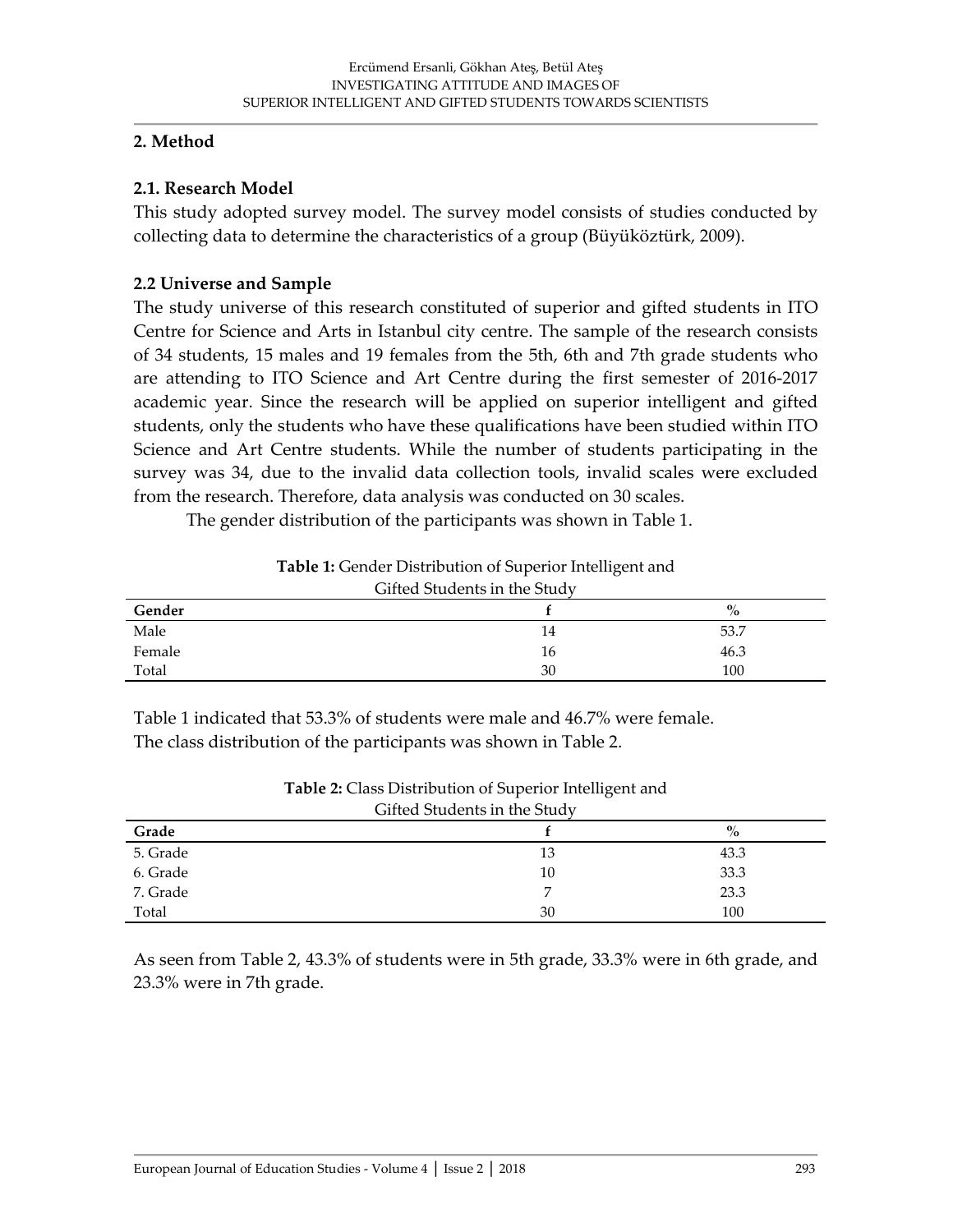#### Ercümend Ersanli, Gökhan Ateş, Betül Ateş INVESTIGATING ATTITUDE AND IMAGES OF SUPERIOR INTELLIGENT AND GIFTED STUDENTS TOWARDS SCIENTISTS

| <b>Education of Mother</b> | N  | $\%$  |
|----------------------------|----|-------|
| Elementary school          |    | 3.3   |
| Middle school              | 3  | 10.0  |
| High school                | 8  | 26.7  |
| University                 | 12 | 40.0  |
| Graduate level             | 4  | 13.3  |
| PhD                        |    | 6.7   |
| Total                      | 30 | 100.0 |

#### **Table 3:** Education of Mother Distribution of Superior Intelligent and Cifted Students in the Study

Table 3 indicated that majority of the mothers of superior intelligent and gifted students were high school (N=8, 26.7%) and university (N=12, 40%) graduates.

| <b>Education Level of Father</b> | N  | $\%$  |
|----------------------------------|----|-------|
| Elementary school                |    | 3.3   |
| Middle school                    |    | 3.3   |
| High school:                     |    | 23.3  |
| University                       | 16 | 53.3  |
| Graduate level                   | 4  | 13.3  |
| PhD                              |    | 3.3   |
| Total                            | 30 | 100.0 |

**Table 4:** Education of Father Distribution of Superior Intelligent and Gifted Students in the Study

Table 4 indicated that majority of the father of superior intelligent and gifted students were high school (N=7, 23.3%) and university (N=16, 53.3%) graduates.

The types of schools in which the students continue to attend in addition to Bilsem were shown in Table 5.

| Gifted Students in the Study |    |       |  |  |  |
|------------------------------|----|-------|--|--|--|
| School type                  |    | $\%$  |  |  |  |
| Public school                | 12 | 40.0  |  |  |  |
| Private school               | 18 | 60.0  |  |  |  |
| Total                        | 30 | 100.0 |  |  |  |

**Table 5:** School Type Distribution of Superior Intelligent and Gifted Students in the Study

N=12 (40%) of students attended to public school while N=18 (60%) attended to private school.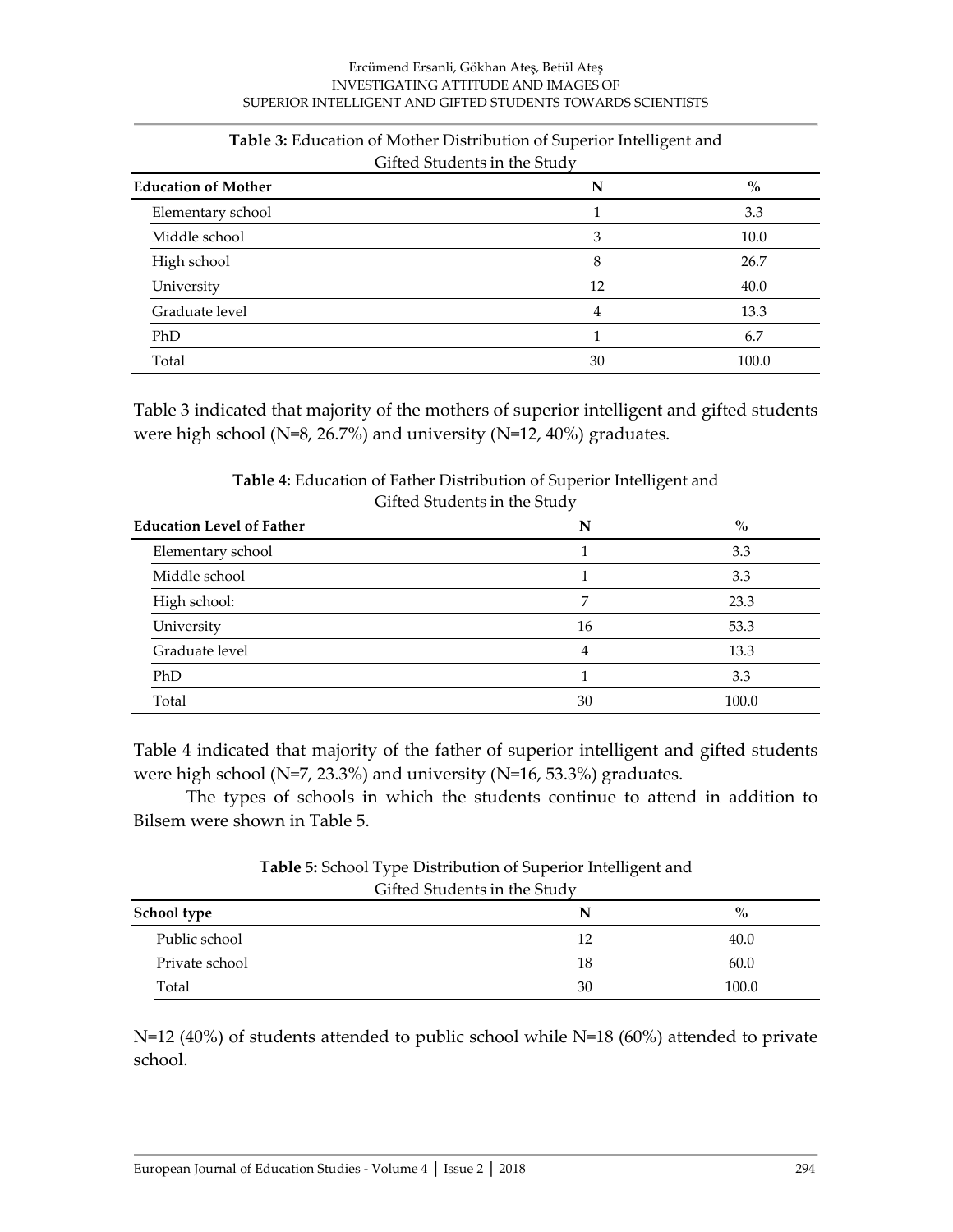#### **2.3. Data Collection**

In the research, Draw A Scientific Person Test, Scientific Person Attitude Scale and Personal Information Questionnaire were used.

#### **2.3.1. Draw A Scientific Person**

A DAST (Draw a Scientist) test, developed by Chambers, will be used to identify the opinions of gifted students regarding scientists. The results will be interpreted by changing the control criteria in DAST-c control list according to the answers of students. DAST-c checklist included the physical characteristics of the scientist, research symbols, information symbols, technology signs, science gender of the person. When DAST was applied, the test was changed as draw a scientist to eliminate any gender discrimination. In addition, to improve the reliability of the drawings, students will be asked to write a short paragraph describing what they want to draw.

### **2.3.2. Scientific Person Attitude Scale**

Scientific person attitude scale was constructed from literature data. The test is a 5-item Likert type scale with 38 items and 0.75 Cronbach alpha reliability. In the Scientific Person Attitude Scale, the thoughts of the students' thoughts about the work of the scientist, gender of the scientists, social life and social activities of the scientists, and character, emotions, properties, and work life of the scientists was evaluated.

#### **2.3.3. Personal Information Survey**

Personal information survey will be used to determine the demographic characteristics of the students participating in the study. This survey was developed by Ateş (2017) for this study. In the survey, total of 14 questions will be asked to students to determine gender, ages, class levels, mother and father education status, and occupation of parents. The survey also included questions regarding whether there are books about science in their homes, which activities do they participate in about science outside of school, and which professions they will choose in the future.

#### **2.4. Data Analysis**

The data of this study is based on qualitative and quantitative data. The data obtained from the scientist image scale is a qualitative data source. Detailed examination of student drawings will be analysed by content analysis method and ANOVA using the new checklist which is formed by grouping the different features which were added to DAST-c checklist.

Scientific Personality Attitude Scale, which determines the attitude of the students towards the scientists, was the quantitative data source of the study. The data obtained from the Likert type survey will be analysed with SPSS 22.0 for Windows package program.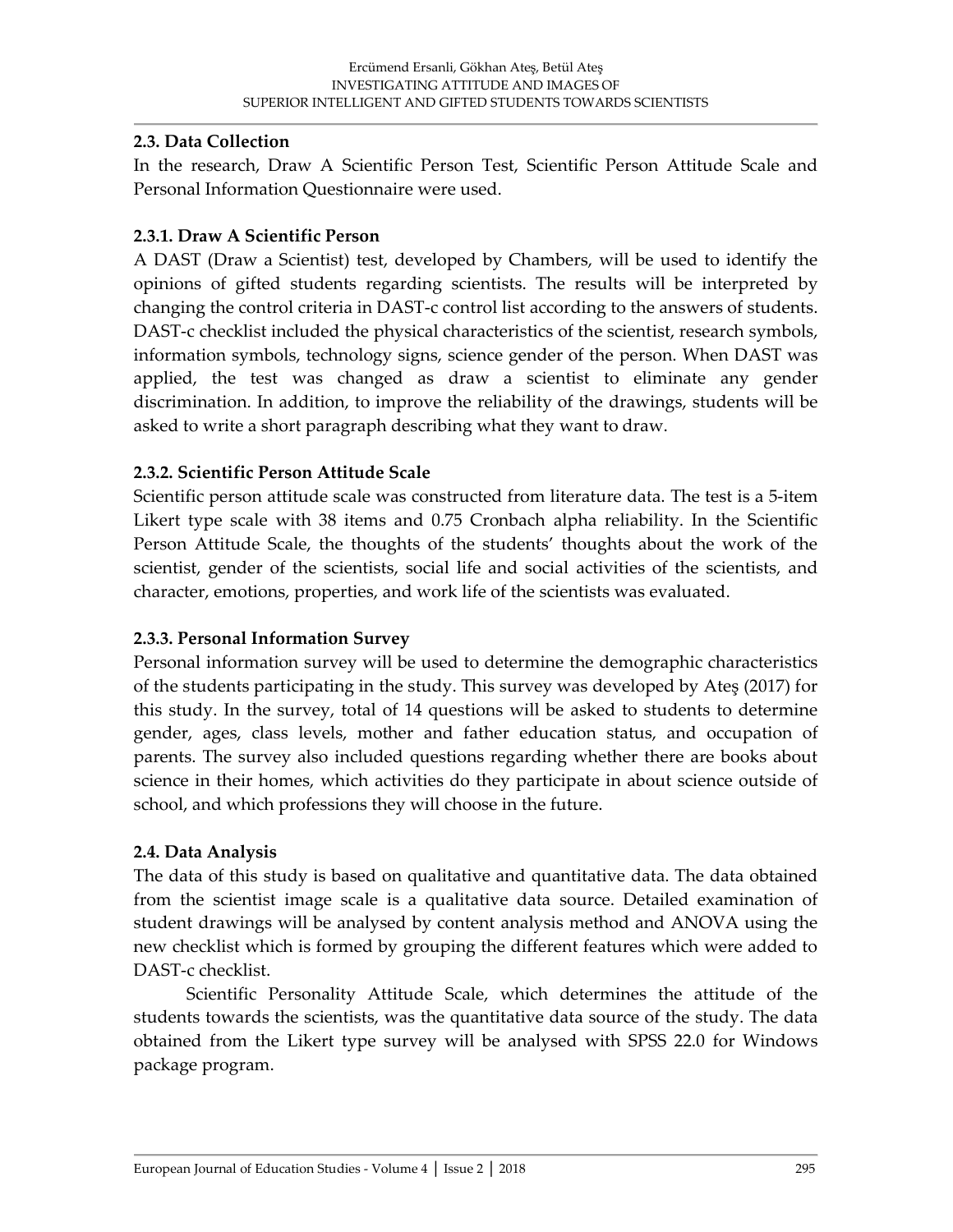#### **3. Findings**

This section includes statistical analyses and the findings obtained as a result of these analyses.

#### **3.1 Findings of Draw A Scientist Test**

In this section, scientist pictures of the students were evaluated.

## **3.1.1 Analysis of the Physical Characteristics of Scientists by Gender and Class Levels**

The findings of superior intelligent and gifted students regarding the physical appearance of scientists were given in Table 2. When the data were evaluated without class level and gender distinction, superior intelligent and gifted students draw scientists as individuals who wore laboratory apron (N=24, 80%) > messy (N=21, 70%) >wore glasses (N=13, 43.3%). When class level was considered, 5th grades draw as wore apron (N=12, 92,3%) > messy (N=13, 100%) > wore glasses (N=7, 53,8%), 6th grades draw as wore apron (N=8, 80%) > wore glasses (N=5, 50%) > messy (N=4, 40%), and 7th grades draw as wore apron ( $N=4$ , 57,1%) = messy ( $N=4$ , 57,1%) > wore glasses ( $N=1$ , 14,3%).

|                  |    |        |    |               |              |       |             |       |   | <b>Class Level</b> |                |               |
|------------------|----|--------|----|---------------|--------------|-------|-------------|-------|---|--------------------|----------------|---------------|
| Criteria         |    | Female |    | Male          |              | Total |             | 5     |   | 6                  |                | 7             |
| $(N=30)$         | f  | $\%$   | f  | $\frac{0}{0}$ | $\mathbf{f}$ | $\%$  | $\mathbf f$ | $\%$  | f | $\%$               | f              | $\frac{0}{0}$ |
| Laboratory Apron | 14 | 87.5   | 10 | 71.4          | 24           | 80.0  | 12          | 92.3  | 8 | 80                 | $\overline{4}$ | 57.1          |
| Glasses          | 10 | 62.5   | 3  | 21.4          | 13           | 43.3  | 7           | 53.8  | 5 | 50                 | $\mathbf{1}$   | 14.3          |
| Messy            | 14 | 87.5   | 7  | 50.0          | 21           | 70.0  | 13          | 100.0 | 4 | 40                 | 4              | 57.1          |

**Table 6:** Frequency and Percentage of Images of Physical Characteristics of Scientists

When gender was considered, superior intelligent and gifted female students defined as wore apron  $(N=14, 87.5\%)$  = messy  $(N=14, 87.5\%)$  > wore glasses  $(N=10, 62.5\%)$  and superior intelligent and gifted male students defined as wore apron ( $N=10$ ,  $71,4\%$ ) > messy (N=7, 50%) > wore glasses (N=3, 21,4%).

## **3.1.2 Investigation of Image (s) of Scientist for Research (Materials), Science and Technology Symbols according to Gender and Class Levels**

The findings of superior intelligent and gifted students regarding the research, science, and technology symbols scientists were given in Table 4. When gender and class levels were disregarded, most of the students have drawn scientists as chemical researchers with experimental tubes, and beakers ( $N = 20$ , 66.7%). Nevertheless, they perceive scientists as individuals who use technology less ( $N = 3$ , 10%). Similarly, in the pictures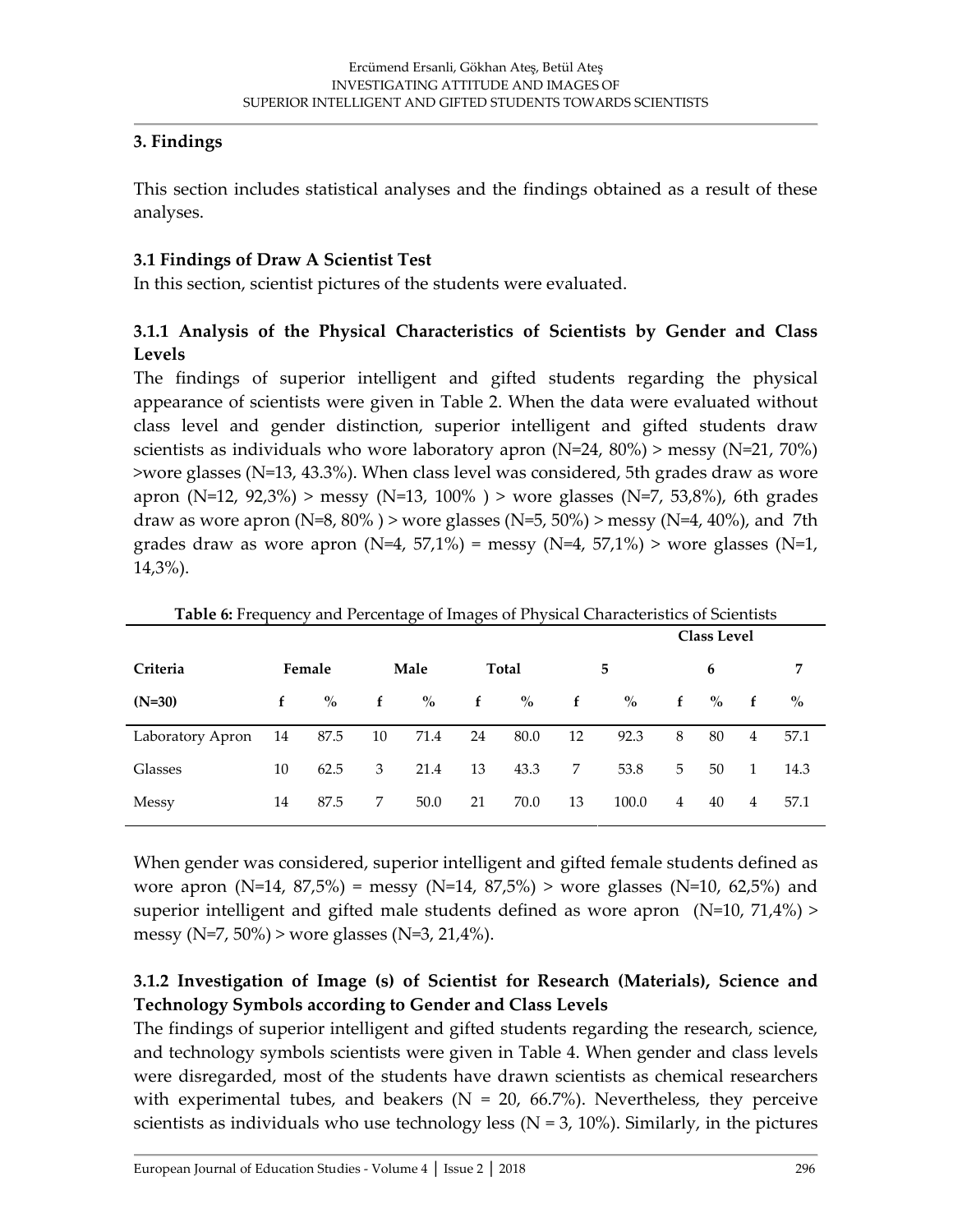of scientists, a small proportion of the students had drawn knowledge sources ( $N = 7$ , 23.3%). When examined at the class level, the research instruments used by the scientist were classified into 5th grade ( $N = 9$ , 69.2%), 6th grade ( $N = 7$ , 70%) and 7th grade ( $N =$ 4, 57.1% It has been found that the use of information symbols is much higher in female students than in male students, with little use of information symbols in the drawings of superior intelligent and gifted female students ( $N = 5$ , 31.3%) and male students ( $N =$ 2, 14.3%). Although technology symbols were slightly used, the data was found as females (N = 1, 6.3%), males (N = 2, 14.3%) and 5th grade (N = 3, 23.1%), 6th grade (N = 0, 0%) and 7th grade ( $N = 0$ , 0%).

|               |    |        |             |      |                |       |   |      |              | <b>Class Level</b> |          |          |
|---------------|----|--------|-------------|------|----------------|-------|---|------|--------------|--------------------|----------|----------|
| Criteria      |    | Female |             | Male |                | Total |   | 5    |              | 6                  |          | 7        |
| $(N=30)$      | f  | $\%$   | f           | $\%$ | f              | $\%$  | f | $\%$ | f            | $\%$               | f        | $\%$     |
| Research Tool | 11 | 68.8   | 9           | 64.3 | 20             | 66.7  | 9 | 69.2 | 7            | 70.0               | 4        | 57.1     |
| Information   | 5  | 31.3   | 2           | 14.3 | 7 <sup>7</sup> | 23.3  | 3 | 23.1 | $\mathbf{1}$ | 10.0               | 3        | 42.9     |
| Technology    | 1  | 6.3    | $2^{\circ}$ | 14.3 | 3              | 10.0  | 3 | 23.1 | $\theta$     | $\theta$           | $\theta$ | $\theta$ |

**Table 7:** Frequency and Percentage of Images for Research, Information and Technology Symbols

**3.1.3 Analysis of the Gender Symbols of Scientists by Gender and Class Levels**

Findings of the gender of the scientist from the drawings of superior intelligent and gifted students were given in Table 4. Regardless of gender,  $46.7\%$  (N = 14) of superior intelligent and gifted students draw female scientists and  $53.7\%$  (N = 16) draw male scientists.

| Table 8: Frequency and Percentage of Images of Gender of Scientists |    |        |    |                    |    |       |   |      |   |      |   |      |
|---------------------------------------------------------------------|----|--------|----|--------------------|----|-------|---|------|---|------|---|------|
|                                                                     |    |        |    | <b>Class Level</b> |    |       |   |      |   |      |   |      |
| Criteria                                                            |    | Female |    | Male               |    | Total |   | 5    |   | 6    |   | 7    |
| $(N=30)$                                                            | f  | $\%$   | f  | $\%$               | f  | $\%$  | f | $\%$ | f | $\%$ |   | $\%$ |
| Female                                                              | 12 | 75.0   | 2  | 14.3               | 14 | 46.7  | 5 | 38.5 | 5 | 50.0 | 4 | 57.1 |
| Male                                                                | 4  | 25.0   | 12 | 85.7               | 16 | 53.7  | 8 | 61.5 | 5 | 50.0 | 3 | 42.9 |

When the gender distribution was considered, most of the gifted male students ( $N = 12$ , 85.7%) draw male scientists and the most of the female students ( $N = 12, 75\%$ ) draw female scientists.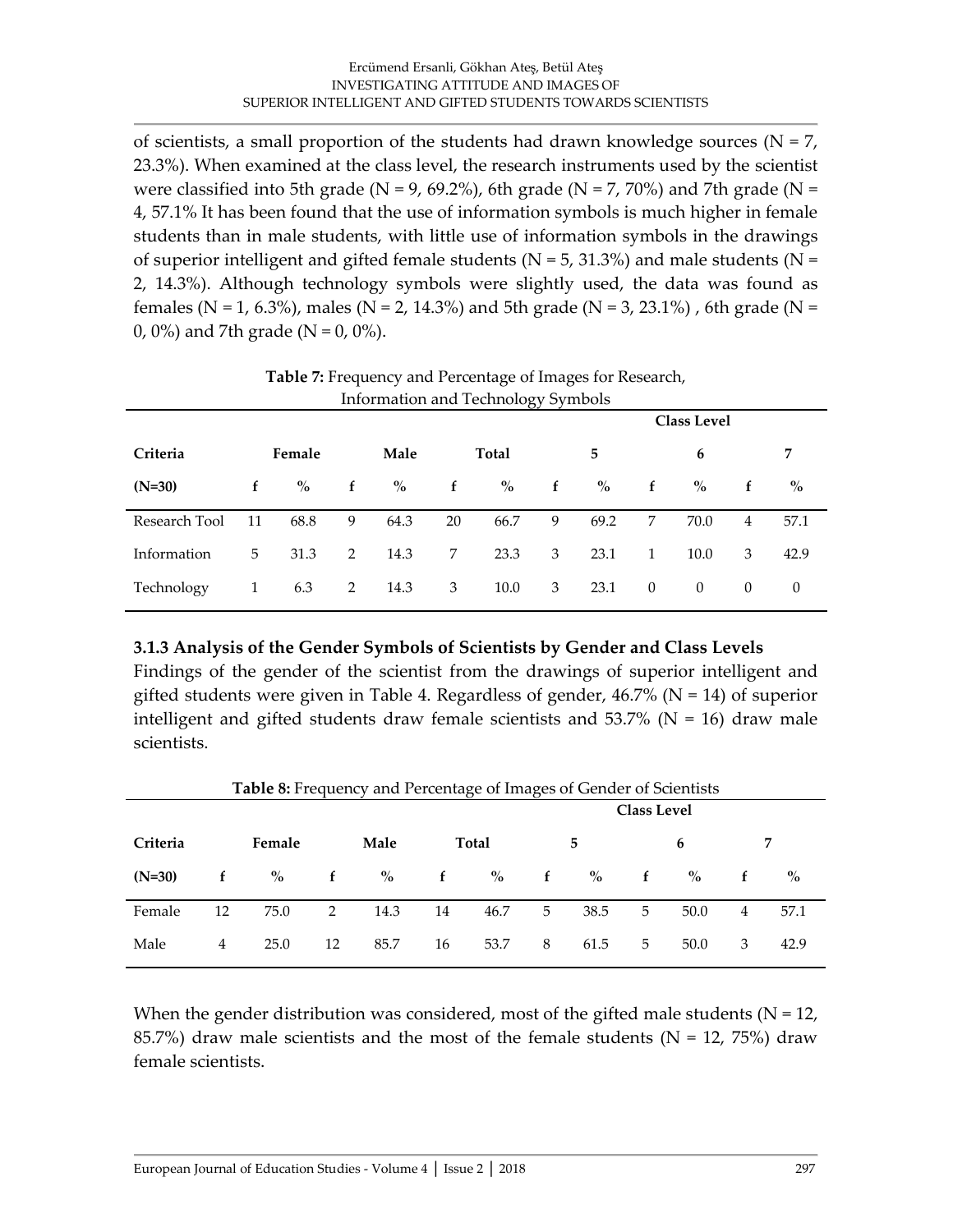**3.1.4 Analysis of the Work Place Symbols of Scientists by Gender and Class Levels** Findings of the work place of the scientist from the drawings of superior intelligent and gifted students were given in Table 6. Regardless of gender and class level, 56.7% (N=17) of superior intelligent students draw scientists in laboratory, and 43.3% (N=13) draw in another environment.

|            |    |        |    |      |    | <b>Table 9:</b> Frequency and Percentage of Images of Work Place of Scientists<br><b>Class Level</b> |    |               |          |          |                |      |
|------------|----|--------|----|------|----|------------------------------------------------------------------------------------------------------|----|---------------|----------|----------|----------------|------|
| Criteria   |    | Female |    | Male |    | Total                                                                                                |    | 5             |          | 6        |                | 7    |
| $(N=30)$   | f  | $\%$   | f  | $\%$ | f  | $\%$                                                                                                 | f  | $\frac{0}{0}$ | f        | $\%$     | f              | $\%$ |
| Laboratory | 9  | 56.3   | 8  | 57.1 | 17 | 56.7                                                                                                 | 11 | 84.6          | 3        | 30.0     | 3              | 42.9 |
| Other      | 7  | 43.8   | 6  | 42.9 | 13 | 43.3                                                                                                 | 2  | 15.4          | 7        | 70.0     | $\overline{4}$ | 57.1 |
| Alone      | 15 | 93.7   | 13 | 92.8 | 28 | 93.3                                                                                                 | 12 | 92.3          | 10       | 100      | 6              | 85.7 |
| With Group | 1  | 6.5    | 1  | 7.2  | 2  | 6.6                                                                                                  | 1  | 7.7           | $\theta$ | $\theta$ | $\mathbf{1}$   | 14.3 |

It has been observed that most superior intelligent and gifted students where female (N = 15, 93.7%) and male (N = 13, 92.8%) draw scientists alone. All superior intelligent and gifted students in 6th grade draw scientists alone (N=10, 100%).

### **3.2 Scientific Person Attitude Scale Findings 3.2.1 Attitudes of Superior Intelligence and Gifted Towards Work of Scientists**

| Table 10: Findings of 1st Sub-Scale of Scientific Person Attitude Scale                              |      |                              |  |  |  |  |  |  |
|------------------------------------------------------------------------------------------------------|------|------------------------------|--|--|--|--|--|--|
| <b>Findings for sub-scale</b>                                                                        | Mean | Standard<br><b>Deviation</b> |  |  |  |  |  |  |
| 1. The work of the scientist is not affected by the personal views and feelings<br>they have.        | 2.60 | 1.35                         |  |  |  |  |  |  |
| 2. Scientists are influenced by their religious beliefs.                                             | 2.60 | 1.91                         |  |  |  |  |  |  |
| 3. The results scientists are 100% correct and never change.                                         | 1.53 | 0.93                         |  |  |  |  |  |  |
| 4. Scientists try to develop scientific knowledge.                                                   | 4.46 | 0.93                         |  |  |  |  |  |  |
| 5. Scientists work for the benefit of humanity.                                                      | 4.20 | 0.96                         |  |  |  |  |  |  |
| 6. All researches of scientist are complete and perfect.                                             | 1.80 | 0.80                         |  |  |  |  |  |  |
| 7. Scientist had sacred duty to make the world a beautiful place.                                    | 3.60 | 1.06                         |  |  |  |  |  |  |
| 8. Scientists around the world should agree on the same result.                                      | 3.16 | 1.17                         |  |  |  |  |  |  |
| 9. The results of research are influenced by the prior knowledge and<br>experience of the scientist. | 3.83 | 0.87                         |  |  |  |  |  |  |

When 1-1,80=Completely disagree, 1,81-2,60=Disagree, 2,61-3,40= Hesitant, 3,41- 4,20=Agree, 4,21-5,0=Completely agree, table indicated that students only agreed with item 4 and 5.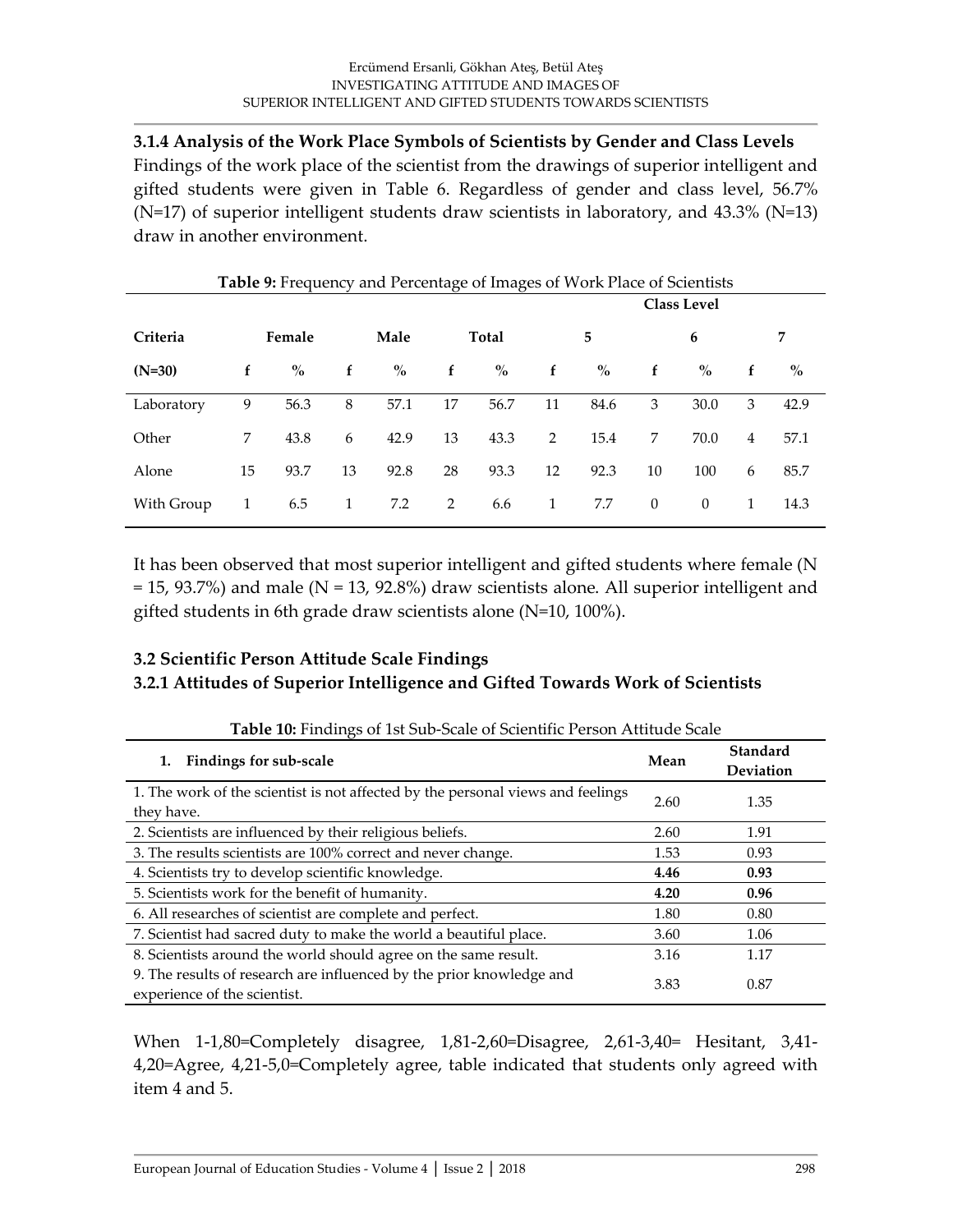#### Ercümend Ersanli, Gökhan Ateş, Betül Ateş INVESTIGATING ATTITUDE AND IMAGES OF SUPERIOR INTELLIGENT AND GIFTED STUDENTS TOWARDS SCIENTISTS

| Table 11: T Test Result Distribution of Attitudes towards Scientists Work Based on Gender |       |                           |       |      |  |  |  |  |  |
|-------------------------------------------------------------------------------------------|-------|---------------------------|-------|------|--|--|--|--|--|
| Gender                                                                                    | Mean  | <b>Standard Deviation</b> |       |      |  |  |  |  |  |
| Female $(N=16)$                                                                           | 26.56 | 0.56                      | 0.765 | 0.44 |  |  |  |  |  |
| Male $(N=14)$                                                                             | 25.78 | 0.83                      | 0.782 |      |  |  |  |  |  |

There was no significant difference between attitude towards scientists work and gender variable (p>.05). It could be said that gender has no effect on attitudes towards scientists' work.

| Scientists Work Based on School Type |       |                           |      |       |  |  |  |  |
|--------------------------------------|-------|---------------------------|------|-------|--|--|--|--|
| <b>School type</b>                   | Mean  | <b>Standard Deviation</b> |      |       |  |  |  |  |
| Public $(N=12)$                      | 26.91 | 2.35                      | 1.19 | 0.241 |  |  |  |  |
| Private $(N=18)$                     | 25.71 | 2.86                      | 1.47 |       |  |  |  |  |

**Table 12:** T Test Result Distribution of Attitudes towards

There was no significant difference between attitude towards scientists work and school

type variable (p>.05). It could be said that school type have no effect on attitudes towards scientists work.

**Table 13:** ANOVA Test Result Distribution of Attitudes towards Scientists Work Based on Class Level

| OCICILISIS <i>WOLK DASCU OIL CLASS LEVEL</i> |                |    |                        |       |      |  |
|----------------------------------------------|----------------|----|------------------------|-------|------|--|
|                                              | Sum of squares | df | <b>Squared average</b> |       |      |  |
| Between groups                               | 21.679         |    | 10.840                 | 1.548 | .231 |  |
| Intragroup                                   | 189.121        | 27 | 7.004                  |       |      |  |
| Total                                        | 210.800        | 29 |                        |       |      |  |

There was no significant difference between attitude towards scientists work and class level variable (p>.05). It could be said that class level have no effect on attitudes towards scientists work.

## **3.2.2 Attitudes of the Superior Intelligent and Gifted Students towards Daily Social Positions and Social Activities of the Scientist**

| <b>Table 14:</b> Findings of 2st Sub-Scale of Scientific Person Attitude Scale                    |      |                       |  |  |  |  |
|---------------------------------------------------------------------------------------------------|------|-----------------------|--|--|--|--|
| 2. Findings for sub-scale                                                                         | Mean | Standard<br>Deviation |  |  |  |  |
| 10. Being a scientist means being alone and unhappy.                                              | 1.50 | 0.93                  |  |  |  |  |
| 11. I don't want to be a scientist since becoming a scientist needs a lot of<br>education.        | 1.43 | 0.62                  |  |  |  |  |
| 12. Scientists are not interested in art activities like painting and music like<br>other people. | 1.83 | 0.82                  |  |  |  |  |
| 13. Scientists like to participate sportive activities like other people.                         | 4.03 | 0.99                  |  |  |  |  |
| 14. Low number of scientists has happy marriages.                                                 | 2.16 | 1.08                  |  |  |  |  |
| 15. Scientists do not have enough time for their family.                                          | 2.70 | 1.23                  |  |  |  |  |
| 16. Scientists like to go to laboratory even they have holiday.                                   | 3.53 | 1.00                  |  |  |  |  |

**Table 14:** Findings of 2st Sub-Scale of Scientific Person Attitude Scale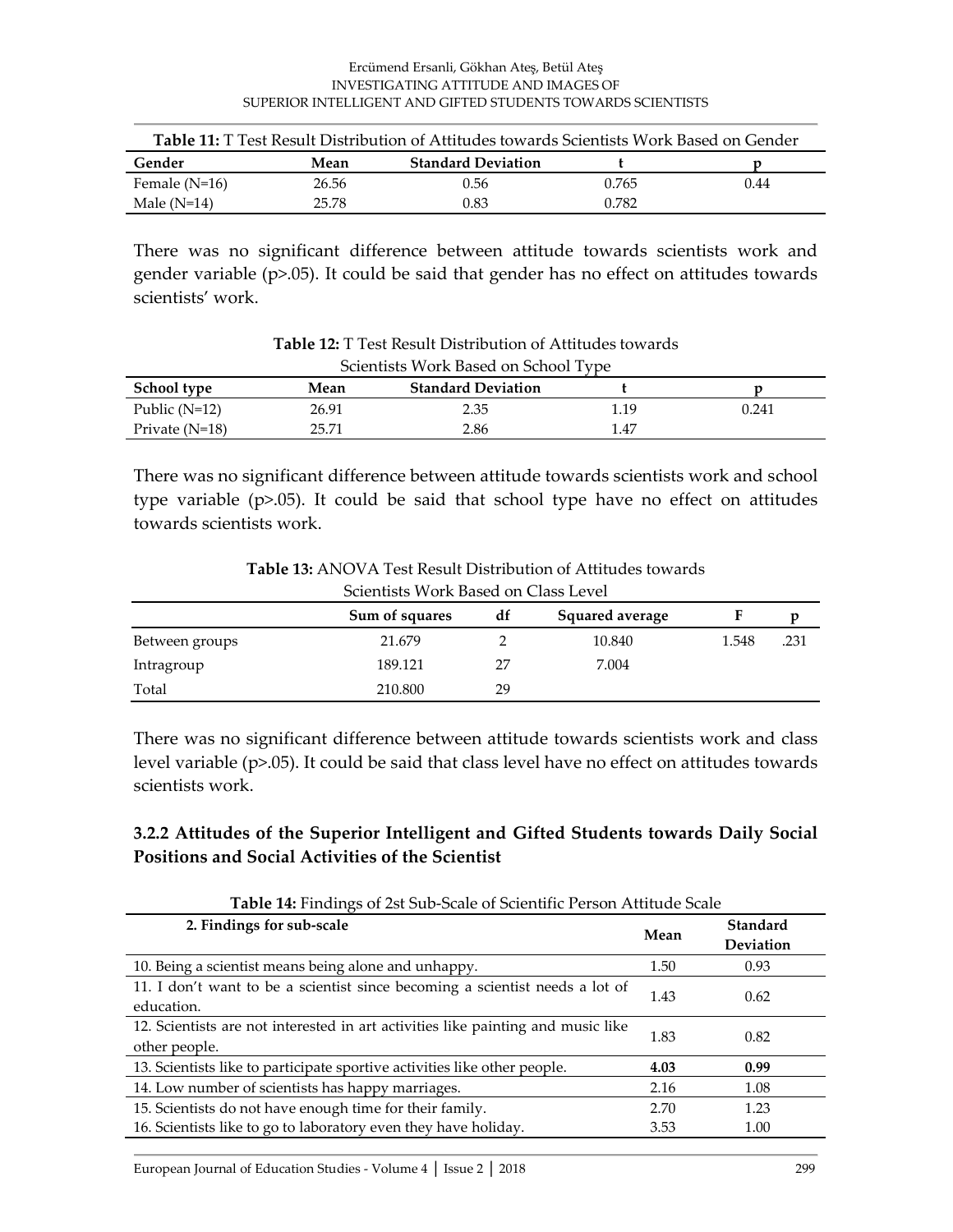When 1-1,80=Completely disagree, 1,81-2,60=Disagree, 2,61-3,40= Hesitant, 3,41- 4,20=Agree, 4,21-5,0=Completely agree, table indicated that students only agreed with item 13.

**Table 15:** T Test Results of Distribution of Attitudes towards Daily Social Positions and Social Activities of Scientist Based on Gender

| Gender          | Mean  | <b>Standard Deviation</b> |      |       |
|-----------------|-------|---------------------------|------|-------|
| Female $(N=16)$ | 17.25 | 3.15                      | 9.96 | 0.924 |
| Male $(N=14)$   | 17.14 | 2.93                      | 0.96 |       |

There was no significant difference between attitude towards scientists' social status and social activities and gender variable  $(p>0.05)$ . It could be said that gender has no effect on attitudes towards scientists' social status and social activities.

**Table 16:** T Test Results of Distribution of Attitudes towards Daily Social Positions and Social Activities of Scientist Based on School Type

| School type      | Mean  | <b>Standard Deviation</b> |       |       |
|------------------|-------|---------------------------|-------|-------|
| Public $(N=12)$  | 17.75 | 3.74                      | 0.815 | 9.422 |
| Private $(N=18)$ | 16.83 | 2.43                      | 0.749 |       |

There was no significant difference between attitude towards scientists' social status and social activities and school type variable  $(p>0.05)$ . It could be said that school type have no effect on attitudes towards scientists social status and social activities.

| Table 17: ANOVA Test Results of Distribution of Attitudes towards Daily Social Positions and |
|----------------------------------------------------------------------------------------------|
| Social Activities of Scientist Based on Class Level                                          |

| DOCHI I RHTTHICD OI DUICHHDI DUDCU OII CHIDD LCTCI |                |    |                 |       |      |  |
|----------------------------------------------------|----------------|----|-----------------|-------|------|--|
|                                                    | Sum of squares | df | Squared average |       |      |  |
| Between groups                                     | 32.409         |    | 16.204          | 1.916 | .167 |  |
| Intragroup                                         | 228.391        | 27 | 8.459           |       |      |  |
| Total                                              | 260.800        | 29 |                 |       |      |  |

There was no significant difference between attitude towards scientists social status and social activities and class level variable  $(p>0.05)$ . It could be said that class level have no effect on attitudes towards scientists' social status and social activities.

### **3.2.3 Attitudes of the Superior Intelligent and Gifted Students towards Character, Emotions, Properties, Work Life, and Ideas of the Scientist**

| 2. Findings for sub-scale                                       | Mean | Standard<br><b>Deviation</b> |
|-----------------------------------------------------------------|------|------------------------------|
| 17. Scientists are willing to change their ideas.               | 3.43 | 0.93                         |
| 18. Scientists are extremely smart.                             | 3.10 | 1.26                         |
| 19. Scientists never let a question go without finding answers. | 4.30 | 0.91                         |

**Table 18:** Findings of 3rd Sub-Scale of Scientific Person Attitude Scale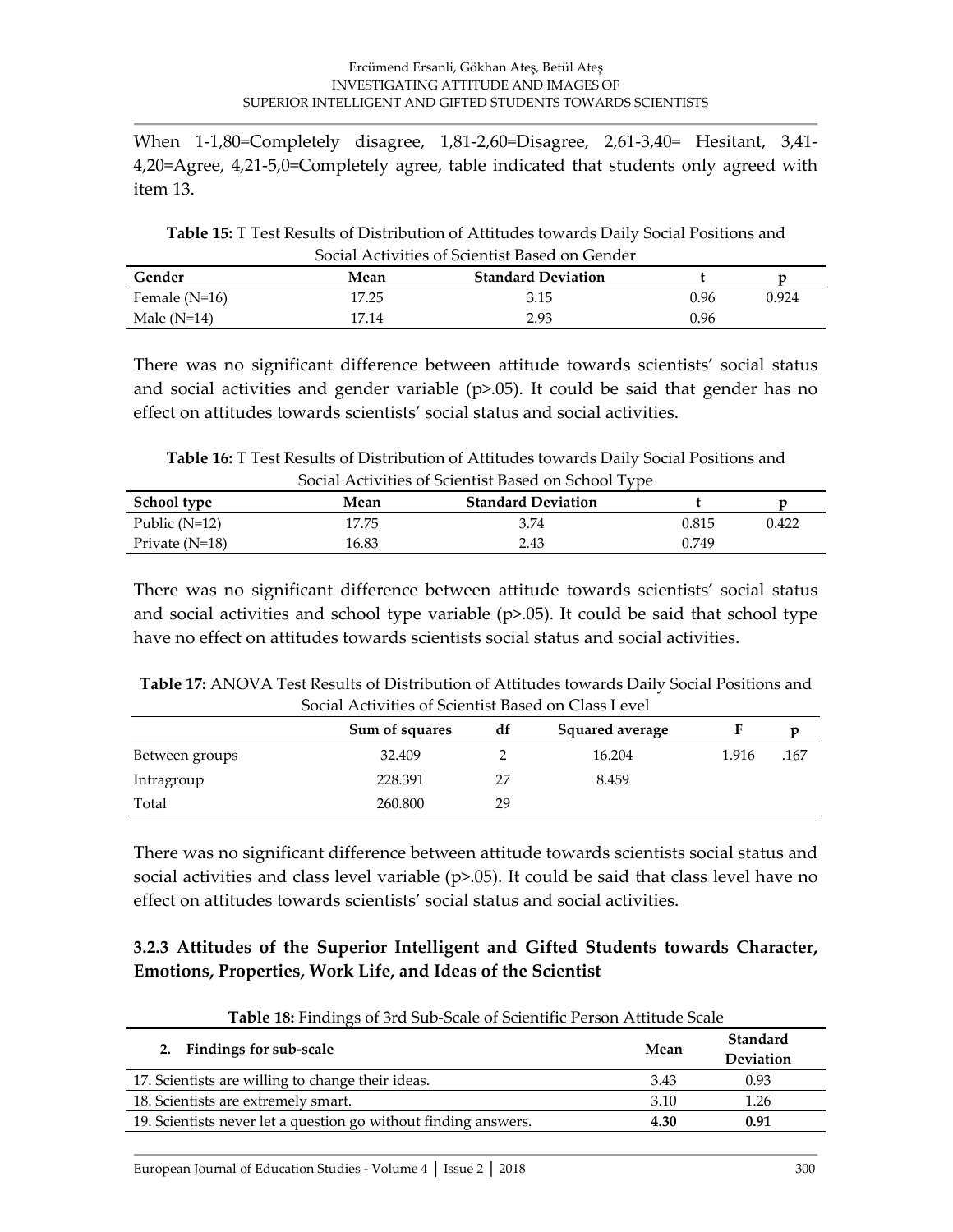#### Ercümend Ersanli, Gökhan Ateş, Betül Ateş INVESTIGATING ATTITUDE AND IMAGES OF SUPERIOR INTELLIGENT AND GIFTED STUDENTS TOWARDS SCIENTISTS

| 20. Scientists must work extremely.                                                          | 2.83 | 1.34 |
|----------------------------------------------------------------------------------------------|------|------|
| 21. Scientists never change their ideas.                                                     | 1.83 | 0.98 |
| 22. Scientists work on the area they know where they can get financial<br>support or reward. | 1.80 | 0.99 |
| 23. Scientists believe that nothing is certain.                                              | 3.13 | 1.13 |
| 24. Science is for men rather than women.                                                    | 1.56 | 1.25 |
| 25. One of the most important properties of scientist is to be humble.                       | 3.83 | 0.87 |
| 26. Scientists are racing each other.                                                        | 2.50 | 1.16 |

When 1-1,80=Completely disagree, 1,81-2,60=Disagree, 2,61-3,40= Hesitant, 3,41- 4,20=Agree, 4,21-5,0=Completely agree, table indicated that students only agreed with item 19.

**Table 19:** T-test results showing the distribution of the attitudes of scientists towards character, emotions, characteristics, work life and ideas based on gender

| Gender          | Mean  | <b>Standard Deviation</b> |       |       |
|-----------------|-------|---------------------------|-------|-------|
| Female $(N=16)$ | 28.06 | 4.46                      | 0.581 | 0.556 |
| Male $(N=14)$   | 17 רי | 3.35                      | 0.592 |       |

There was no significant difference between attitude towards scientists' character, emotions, characteristics, work life and ideas and gender variable  $(p>0.05)$ . It could be said that gender has no effect on attitudes towards scientists' character, emotions, characteristics, work life and ideas.

**Table 20:** T-test results showing the distribution of the attitudes of scientists towards character, emotions, characteristics, work life and ideas based on school type

| School type     | Mean  | <b>Standard Deviation</b> |      |       |
|-----------------|-------|---------------------------|------|-------|
| Public $(N=12)$ | 29.16 | 3.95                      | l.76 | 0.089 |
| Private (N=18)  | 26.66 | 3.71                      | l.74 |       |

There was no significant difference between attitude towards scientists' character, emotions, characteristics, work life and ideas and school type variable (p>.05). It could be said that school type has no effect on attitudes towards scientists' character, emotions, characteristics, work life and ideas.

**Table 21:** ANOVA test results showing the distribution of the attitudes of scientists towards character, emotions, characteristics, work life and ideas based on class level

|                |         |    | Sum of squares df Squared average | F.         | p | Significant difference |
|----------------|---------|----|-----------------------------------|------------|---|------------------------|
| Between groups | 130.407 |    | 65.204                            | 5.497 .010 |   |                        |
| Intragroup     | 320.259 |    | 11.861                            |            |   |                        |
| Total          | 450.667 | 29 |                                   |            |   |                        |

There was significant difference between attitude towards scientists' character, emotions, characteristics, work life and ideas and class level variable ( $p(0,05)$ ). This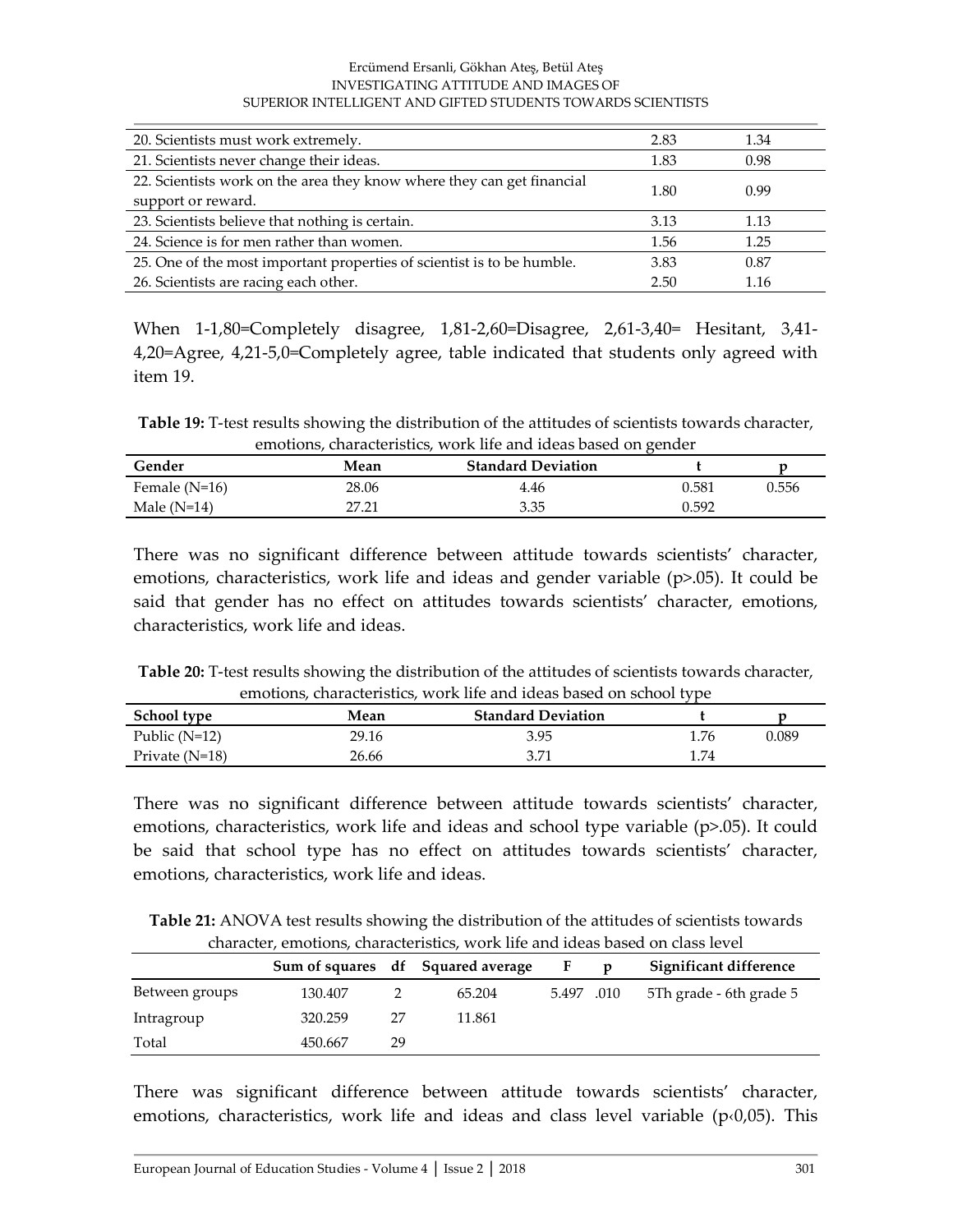difference is based on the point differences between 5th and 6th grades based on t test results. According to results, it could be said that class level has an effect on attitudes towards scientists' character, emotions, characteristics, work life and ideas.

#### **3.2.4 Attitudes of Superior Intelligence and Gifted towards Social Status of Scientists**

**Table 22:** Findings of 3rd Sub-Scale of Scientific Person Attitude Scale

| <b>Findings for sub-scale</b><br>3.                                       | Mean | Standard<br>Deviation |
|---------------------------------------------------------------------------|------|-----------------------|
| 27. Everything produced by scientist are beneficial for society.          | 2.60 | 1.91                  |
| 28. Scientists may not answer the questions of people.                    | 3.66 | 1.09                  |
| 29. Scientist are as healthy and well as other people.                    | 3.83 | 0.84                  |
| 30. When you meet a scientist, the scientist will probably be same as any | 3.36 | 1.32                  |
| other person.                                                             |      |                       |

When 1-1,80=Completely disagree, 1,81-2,60=Disagree, 2,61-3,40= Hesitant, 3,41- 4,20=Agree, 4,21-5,0=Completely agree, table indicated that students only agreed with item 28 and 29.

**Table 23:** T Test Result Distribution of Attitudes towards

| Scientists Social Status Based on Gender |       |                           |      |       |  |  |
|------------------------------------------|-------|---------------------------|------|-------|--|--|
| Gender                                   | Mean  | <b>Standard Deviation</b> |      |       |  |  |
| Female $(N=16)$                          | 13.87 | 2.47                      | 1.14 | 0.261 |  |  |
| Male $(N=14)$                            | 13.00 | 1.51                      | 1.18 |       |  |  |

There was no significant difference between attitude towards scientists' social status and gender variable (p>.05). It could be said that gender has no effect on attitudes towards scientists' social status.

| Scientists Social Status Based on School Type |       |                           |          |       |  |  |
|-----------------------------------------------|-------|---------------------------|----------|-------|--|--|
| <b>School type</b>                            | Mean  | <b>Standard Deviation</b> |          |       |  |  |
| Public $(N=12)$                               | 12.91 | 1.83                      | $-1.18$  | 0.247 |  |  |
| Private $(N=18)$                              | 13.83 | 2 22                      | $-1.230$ |       |  |  |

**Table 24:** T Test Result Distribution of Attitudes towards

There was no significant difference between attitude towards scientists' social status (p>.05). It could be said that school type has no effect on attitudes towards scientists' social status.

| <b>Table 25:</b> ANOVA Test Result Distribution of Attitudes towards |
|----------------------------------------------------------------------|
| Scientists Social Status Based on Class Level                        |

|                | Sum of squares | df | Squared average |      |      |
|----------------|----------------|----|-----------------|------|------|
| Between groups | 1.433          |    | .716            | .153 | .858 |
| Intragroup     | 126.034        |    | 4.668           |      |      |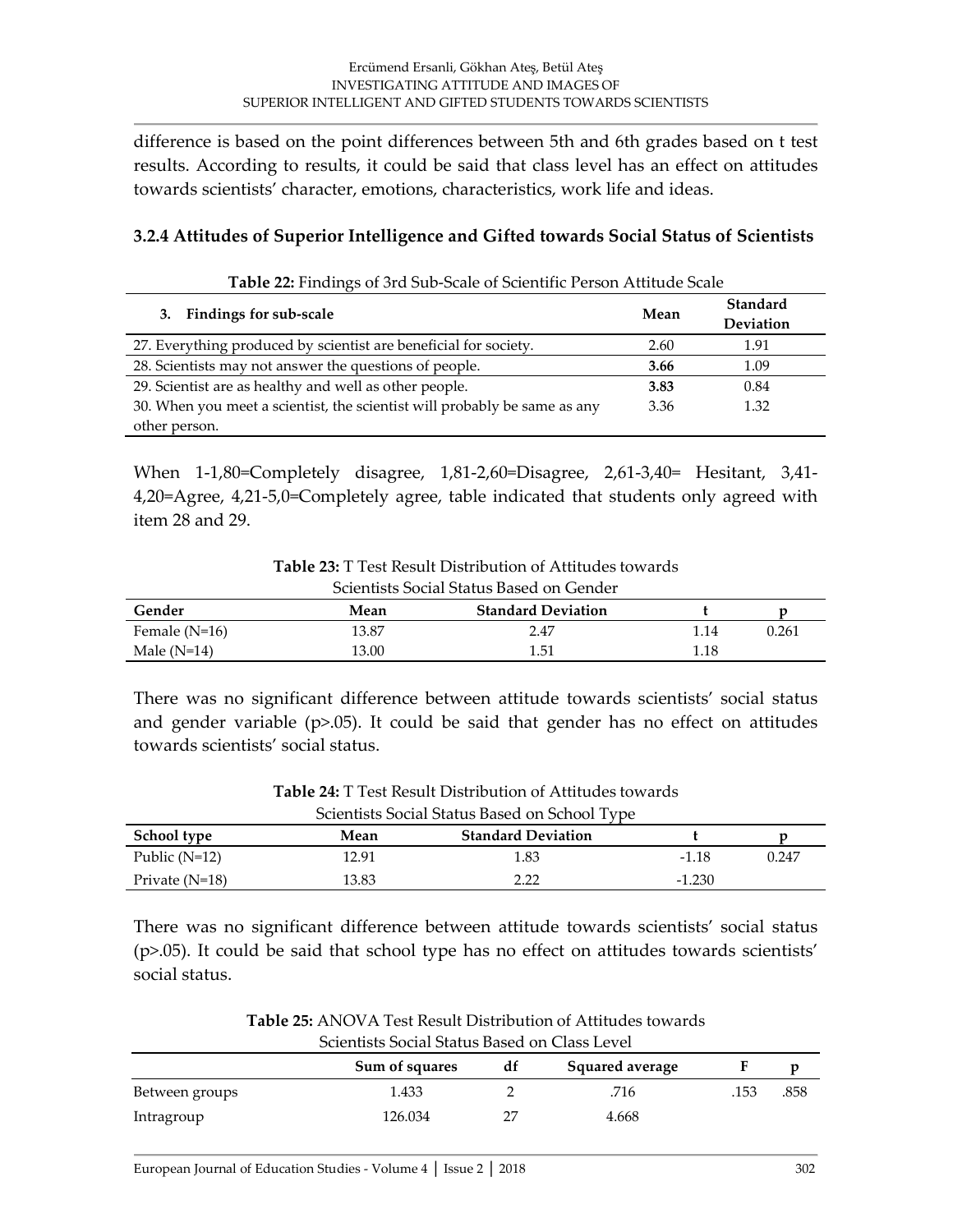|                | INVESTIGATING ATTITUDE AND IMAGES OF<br>SUPERIOR INTELLIGENT AND GIFTED STUDENTS TOWARDS SCIENTISTS |    |                 |      |      |  |  |
|----------------|-----------------------------------------------------------------------------------------------------|----|-----------------|------|------|--|--|
|                | Sum of squares                                                                                      | df | Squared average |      |      |  |  |
| Between groups | 1.433                                                                                               |    | 716             | .153 | .858 |  |  |

Intragroup 126.034 27 4.668

Total 127.467 29

# Ercümend Ersanli, Gökhan Ateş, Betül Ateş

There was no significant difference between attitude towards scientists' social status and class level (p>.05). It could be said that class level has no effect on attitudes towards scientists' social status.

#### **4. Discussion and Comments**

 $\sim$ 

When images of scientist were evaluated based on Draw A Scientists Test results, stereotypical comments were observed. Students' perception of the scientists were translated as individuals who wore laboratory aprons, wore glasses, look messy, uses laboratory as work environment, and makes experiments. The results of this study are in line with the literature (Öcal, 2007; Kavak, 2008; Gümüş, 2009; Erdoğan, 2013; Kara, 2013; Bağ; 2013; Turgut et al.., 2017). In addition to these similarities, superior intelligent and gifted female and male students draw scientists as individual who used technology less frequently and who are far from knowledge sources.

When the drawings were examined, majority of superior intelligent and gifted female students draw female scientists and superior intelligent and gifted male students draw male scientists. It is believed that these results were obtained because female students thought themselves as scientists. It could be said that male students were affected by written-visual media, and the scientist concept frequently found in social memory (Erdoğan, 2013; Kara, 2013).

In the drawings, the students draw the scientists as the experimenters who experimented in the laboratory environment. It has been determined that scientists are perceived as individuals who are producing something, and pursuing exploration. It can be said that the scientist figure used in the textbooks is effective on students and image of science formed accordingly. It can also be said that the image of the scientist created in films, cartoons, media and children's books could also influence ideas of students. It would be useful to include scientists working in nature, social sciences and other fields to create a positive image of a scientist that scientists are not working only in experimental and laboratory environments.

When the research results were examined, it has been determined that superior intelligent and gifted students believed that scientists are people who work for the benefit of mankind and to improve knowledge. It could be stated that superior students see scientists as the basis for the development of knowledge and humanity.

Students have the idea that scientists are willing to find answers to the questions that come to their minds in a deliberate way. Students who think of scientists as researchers working in the laboratory perceive them as individual who pursue their goals.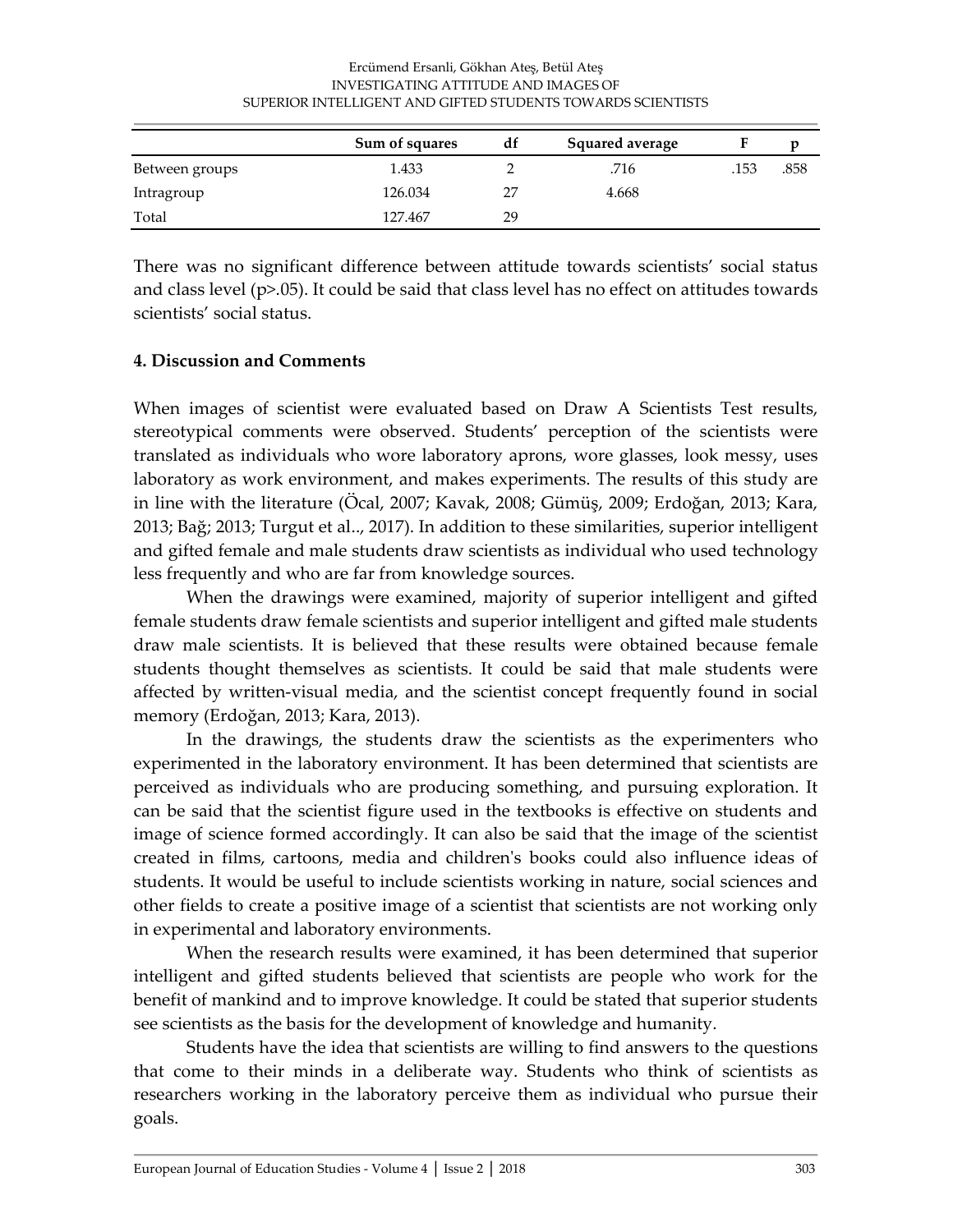It has been observed that superior intelligent and gifted students believed that scientists cannot always answer certain questions. This perception could be described as consistent with the nature of science. Scientist may not always find a solution for the hypothesis. Scientists who handle questions separately may prove the correctness or may revise the hypothesis (Medawar, 2005).

It has been determined that students perceived scientists as individuals who like to participate in sporting activities and are health and fit as other people could be linked.

#### **5. Results and Recommendations**

According to the obtained results, scientists were regarded as people working in the laboratory. Students perceive scientists as individuals who work in the field of science with their tools. Biographies of scientists from different areas could be included in education program for students to learn about these scientists. Organising meetings, seminars etc between scientists in different majors and students could contribute for the image of scientists. These activities could enable superior intelligent and gifted children to know scientists as role models.

Education programs could be redesigned to eliminate the scientist stereotype on the minds of superior intelligent and gifted students. New programs should emphasise that scientist could have different physical properties.

By collaborating with university and science centres, superior intelligent and gifted children who want to do scientific research could be supported.

To create positive scientist image on the minds of students, properties of scientists should be included in books, films, and magazines suitable for the development of these children. Bookshelves could be places to accessible areas and scientific publications could be added. Thus, students will be able to know scientists, follow scientific developments, and learn about their interests by observing publications that teachers or parents follow.

In addition to school and BİLSEM projects, other projects, studies, and activities could be promoted and the idea of scientists can work in every environment should be emphasised for superior intelligent and gifted children. During these activities, products could be emphasised, and students could be encouraged to feel like scientists.

Collaborating with universities for positive scientist image of BİLSEM teachers and creating common scientific projects would contribute to teachers who will affect the positive scientist image on the mind of students.

#### **References**

- 1. Bağ, H. (2013). *4. ve 5. Sınıf Öğrencilerinin Bilim İnsanı İmajları*, Yüksek Lisans Tezi, Recep Tayyip Üniversitesi İlköğretim Anabilim Dalı, Rize.
- 2. Büyüköztürk, Ş. (2009). Sosyal Bilimler İçin İstatistik. Ankara: Pegem Akademi.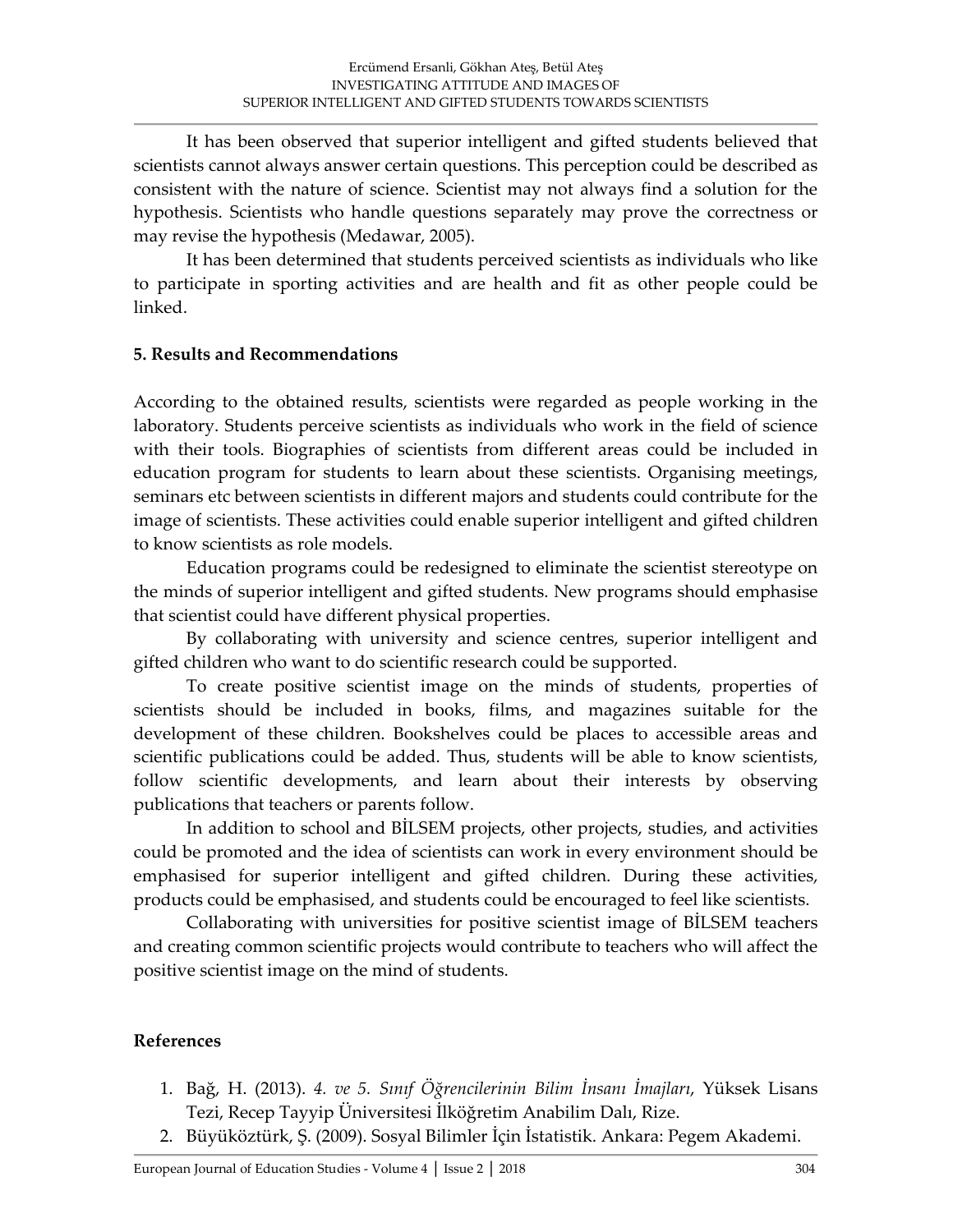- 3. Çepni, S. ve Çil, E. (2009). Fen ve Teknoloji Programı İlköğretim 1. ve 2. Kademe Öğretmen El Kitabı. Ankara: Pegem Akademi.
- 4. Demirbaş, M. (2009). "*Türkiye'deki bilim ve sanat merkezlerinde öğrenim gören üstün yetenekli öğrencilerin bilim adamı imgeleri*". Kafkas Üniversitesi Dergisi, 28, 198-199.
- 5. Erdoğan, S. (2013). *Üstün Zekâlı ve Yetenekli Öğrencilerin Bilim İnsanlarına Yönelik Algıları.* Türk Üstün Zekâ ve Eğitim Dergisi. Cilt 3, Sayı 1, 13-37.
- 6. Gümüş, B. (2009), *Bilimsel Öykülerle Fen ve Teknoloji Eğitiminin Öğrencilerin Fen Tutumlarına ve Bilim İnsanı İmajlarına Etkisi*. Hacettepe Üniversitesi, Sosyal Bilimler Enstitüsü, İlköğretim Anabilim Dalı, Yüksek Lisans Tezi.
- 7. Kavak, G. (2008). *Öğrencilerin Bilime ve Bilim İnsanına Yönelik Tutumlarını ve İmajlarını Etkileyen Faktörler*, Yüksek Lisans Tezi, Selçuk Üniversitesi Sosyal Bilimler Enstitüsü, Konya.
- 8. Kara, B. ve Akarsu, B. (2013). "Ortaokul Öğrencilerinin Bilim İnsanına Yönelik Tutum ve İmajının Belirlenmesi. "Journal of European Educatıon, Cilt 3, Sayı 1, ISSN 2146-2674.
- 9. Keser, F. F. (2012). "*Üstün Yetenekli Öğrencilerin Bilim ve Bilim İnsanına Yönelik Görüşlerinin ve Bu Görüşleri Etkileyen Faktörlerin Belirlenmesi*. "Gazi Üniversitesi Eğitim Bilimleri Enstitüsü. Yüksek Lisans Tezi. Ankara.
- 10. MEB (2016). Milli Eğitim Bakanlığı Bilim ve Sanat Merkezleri Yönergesi*.*
- 11. Medawar, P. (2005). *Genç Bilim Adamına Öğütler*, Ankara: Tübitak Yayınları.
- 12. Taşkın Ö. (2008). *Fen Öğretiminde Yeni Yaklaşımlar*. Ankara: Pegem Akademi.
- 13. Turgut, H. ve ark. (2017). *Üstün Zekâlı ve Öğrencilerin Bilim ve Bilim İnsanı Algısı*. Abant İzzet Baysal Üniversitesi Eğitim Fakültesi Dergisi, 17 (1), 423-440.
- 14. Topdemir, G. H. ve Unat, Y. (2009). *Bilim Tarihi***.** Ankara: Pegem Akademi.
- 15. Öcal, E. (2007). *İlköğretim 6, 7, 8. sınıf öğrencilerinin bilim insanı hakkındaki imaj ve görüşlerinin belirlenmesi,* Yüksek Lisans Tezi, Gazi Üniversitesi Eğitim Bilimleri Enstitüsü, Ankara.